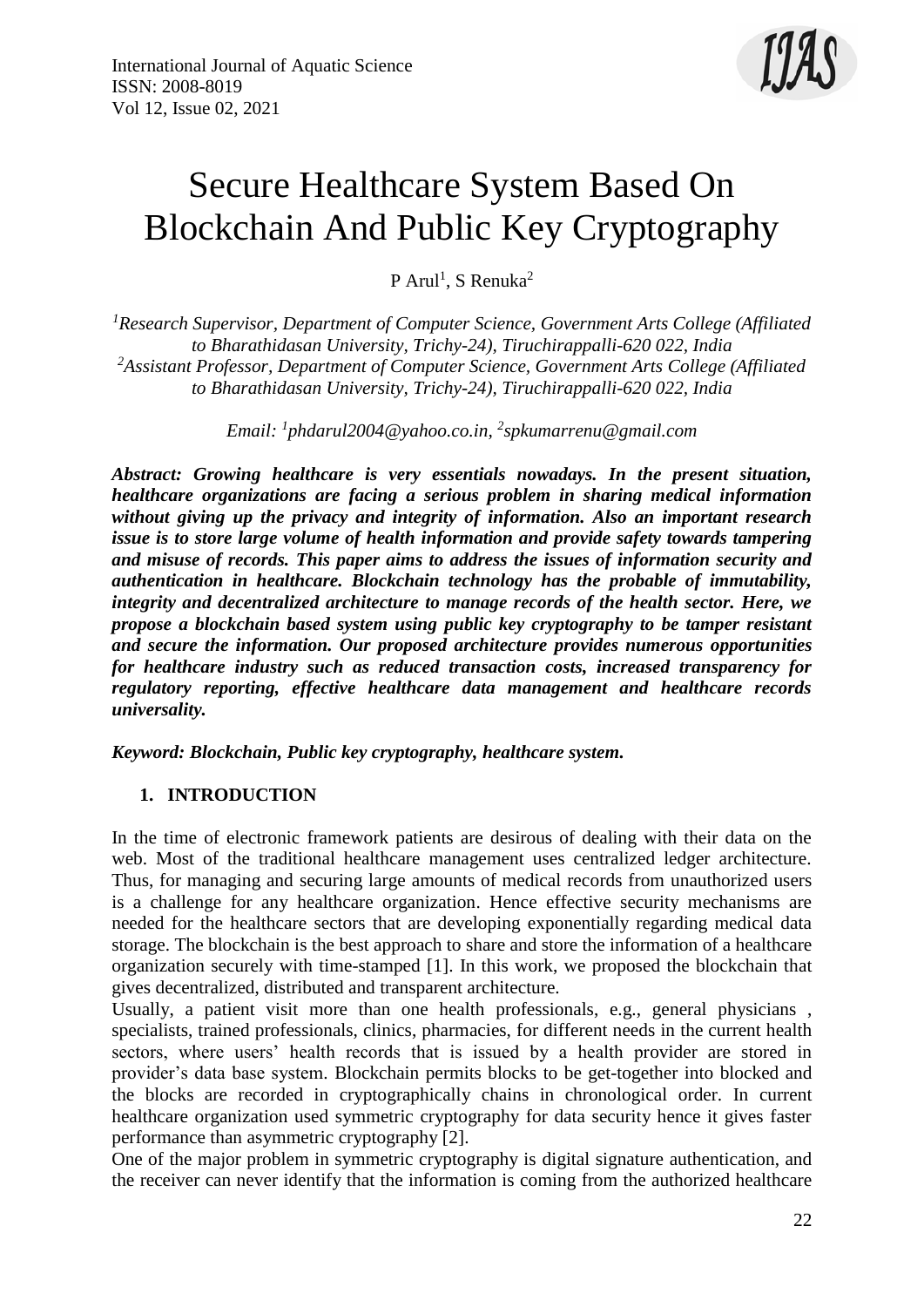

providers. Another problem is sending private key every time using some secure channel and there is chance of security violation while sharing private key. Hence, the symmetric cryptography method in the blockchain is not given proper solution for authentication and data security in healthcare sector. To solve these difficulties, we propose public key cryptography (PKC) that use a digital signature and their associated keys as an authentication mechanism. Further, it is a way to reliably recognize the user claim to be the owner of a specific public key. In public key cryptography mechanism has public-private unique key pair for reliably recognize each and every user in healthcare system. Anyone can check the accuracy of an information using the public key and at the same time security of data is also not compromised due to the encryption of data by private key.



Fig .1, Authentication process for healthcare transactions on the Blockchain

Theodouli et al [3] presented the system that allows healthcare data sharing and permission managing in a secure, private and auditable way by unique properties of the Blockchain technology. This paper the author consider the frames of Patient Data Integrity, Patient pseudonymity, Workflow automation and Auditing and accountability. However this blockchain based healthcare system take more time of in verification for sharing the data. Brunner, Clemens et al [4] introduce and combine the most significant properties of blockchain and Public Key Infrastructures(PKI) and provide some directions for remove central trusted third parties with contemporary blockchain based PKI implementations. Zhang, Peng et al [5] addressed how interoperability of healthcare data should be maintained in blockchain. Here, patient Id is used for symmetric cryptography and the same is used for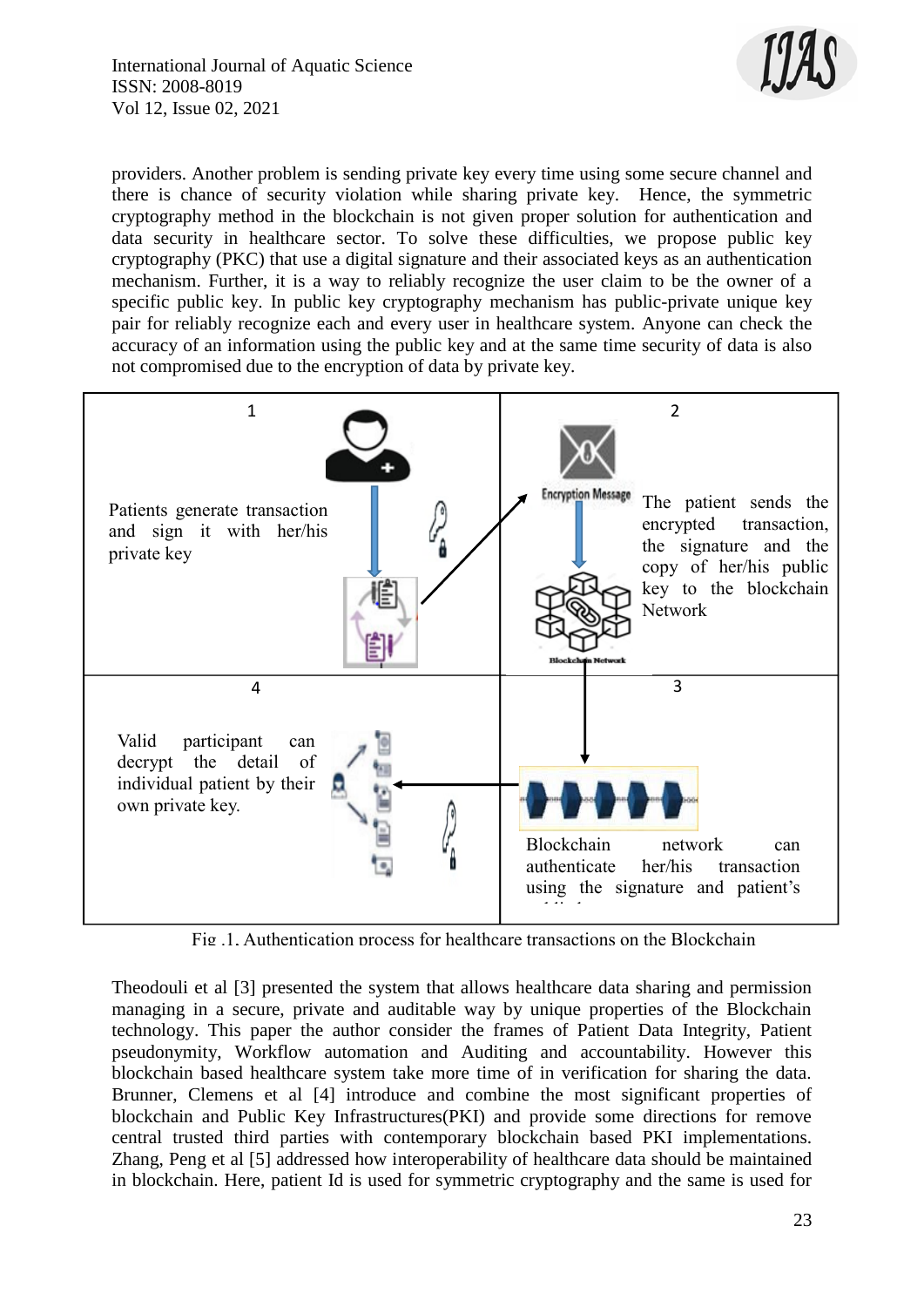

the information sharing between participants. Esposito et al [6] provide the use of blockchain technology to protect the healthcare data hosted within cloud data and they have to give integrate access control with attribute-based encryption cryptographic methods. Srivastava, Gautam et al [7] gives an in depth look at blockchain technology in t healthcare Internet of Things and proposed three

the healthcare frame work as Healthcare Blockchain System Using Smart Contracts for Patient Monitoring, Privacy-Preserving Blockchain Based IoT Ecosystem and a Decentralized Privacy-Preserving Healthcare Blockchain for IoT were presented and the security and their limitation were discussed.

Jiang, Shan et al [8] propose BlocHIE, a Blockchain-based platform for healthcare information exchange and provide two fairness-based packing algorithms to improve the system throughput and the fairness among users jointly. Mikula et al [9] proposed a framework for identity and access management using hyperledger Blockchain technology to support authentication and authorization of entities in Electronic Health Records (EHRs). Saxena, Aumreesh Ku et al [10] proposed an efficient symmetric cipher technique can encrypt any size and various types of files example .txt, .exe, .cpp, .com, .sys, etc.

While the study of literature, mostly discusses the symmetric key for data security in the healthcare system, thus work on public key cryptography in healthcare system is not concentrated. We have used a system which make sure data security by public key cryptography.

# **2. HEALTHCARE SYSTEM USING BLOCKCHAIN**

A Blockchain is a chain of blocks that uses a distributed peer-peer network, and everyone is allowed to join. Blockchain network has the potential of immutability, integrity and decentralized architecture to manage the health records of the patient. This system proposed a blockchain based secure framework using public key cryptography. In healthcare system the providers give the medical data to the individual patient, who is a valid user of the following system and also validate the security key of the patient before the submission of the patient transaction. When any validate patient creates a new block, the new block is sent to all the users on the healthcare system network. The combined data will be encrypted using digital signature and hash functions. After all the verification Encrypted information are sequentially grouped into block. Each block is attached to the previous block and immutably recorded across a healthcare system using public key cryptographic mechanisms. When someone enters this network, it will get the full copy of the Blockchain. Likewise, blockchain of this healthcare network consists of a complete indexed history, patient's unique identifier and an encrypted link to the health record. Each record is time stamped. All patient records including their history are chained together. Patients have control over their health records. In this way, the history of all accesses is stored on the blockchain that provides a full view of all events that have happened to each record, and hence guarantees data integrity and prevents misuse of users' records. The valid participants like doctor, insurance organization and other hospital organization has to share their public key to get access of an individual patient record of the blockchain in the healthcare system otherwise they cannot get the complete details of the patient. That the valid participant can decrypt the detail of individual patient by their own private key.

# **4. PUBLIC KEY CRYPTOGRAPHY FOR BLOCKCHAIN**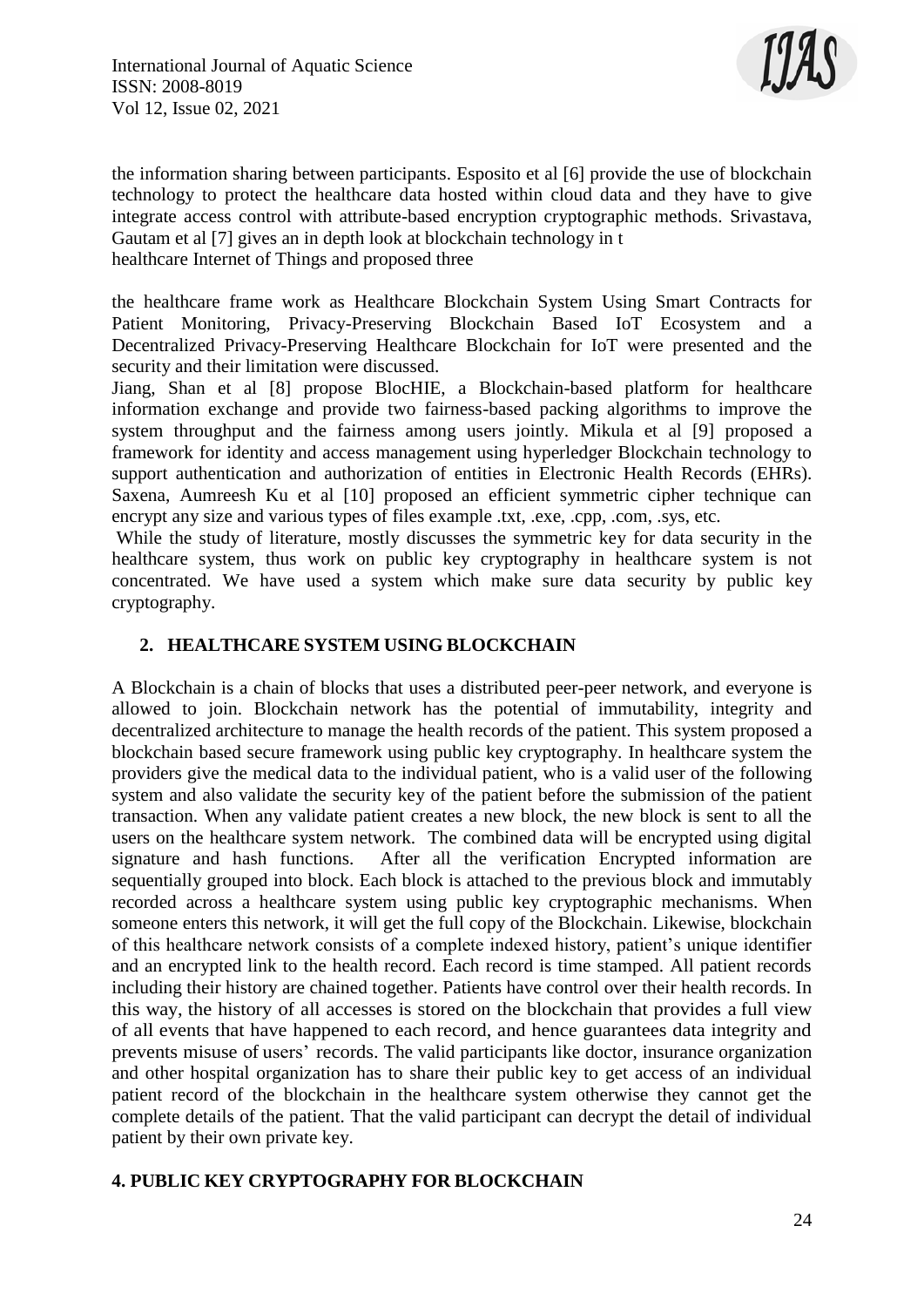

In Public Key Cryptography is to generate Public and Private Key pair for the authentic patient while sharing the data. Fig. 2 describes how the information will be encrypted by and stored as blocks in blockchain network for further communication of combined data among valid participants. A user has pair of keys: public key that are widely distributed, and private key is kept secret that are only known to the valid patient. With compare to symmetric cryptography, PKC provide data security and authentication. The sender encrypt data by the receiver public key, so that only authorized receiver can decrypt the message by the private key. The originality of message cannot be tempered owing to the secret key technique of PKC. However digital signature is created by the sender for authentication of the valid sender so that receiver can easily find whether the information has been changed by intermediate man or not. Similarly digital signature verification is done at the receiver end to verify the authentication of the sender by matching the message.

# **5. CONCLUSION**

The proposed system has been used with Blockchain and Public Key Cryptography (PKC) for security and authentication in Healthcare data. This paper presented the healthcare system for data sharing using blockchain to access the data with all the valid user. The existing healthcare system is used the symmetric cryptography mechanism which is not very secure for valuable medical data. The proposed system is able to provide a valid participants and provide to an authorized one. The proposed system has been implemented using public key cryptography techniques which identified the valid participant and to provide data security as well as authentication.

# **6. REFERENCE**

- [1] Conti, Mauro, E. Sandeep Kumar, Chhagan Lal, and Sushmita Ruj. "A survey on security and privacy issues of bitcoin." IEEE Communications Surveys & Tutorials 20, no. 4 (2018): 3416-3452.
- [2] Zhang, Xiaoshuai, and Stefan Poslad. "Blockchain support for flexible queries with granular access control to electronic medical records (EMR)." In 2018 IEEE International conference on communications (ICC), pp. 1-6. IEEE, 2018
- [3] Theodouli, Anastasia, Stelios Arakliotis, Konstantinos Moschou, Konstantinos Votis, and Dimitrios Tzovaras. "On the design of a blockchain-based system to facilitate healthcare data sharing." In 2018 17th IEEE International Conference on Trust, Security And Privacy In Computing And Communications/12th IEEE International Conference On Big Data Science And Engineering (TrustCom/BigDataSE), pp. 1374-1379. IEEE, 2018
- [4] Brunner, Clemens, Fabian Knirsch, Andreas Unterweger, and Dominik Engel. "A Comparison of Blockchain-based PKI Implementations." In ICISSP, pp. 333-340. 2020.
- [5] Zhang, Peng, Michael A. Walker, Jules White, Douglas C. Schmidt, and Gunther Lenz. "Metrics for assessing blockchain-based healthcare decentralized apps." In 2017 IEEE 19th International Conference on e-Health Networking, Applications and Services (Healthcom), pp. 1-4. IEEE, 2017
- [6] Esposito, Christian, Alfredo De Santis, Genny Tortora, Henry Chang, and Kim-Kwang Raymond Choo. "Blockchain: A panacea for healthcare cloud-based data security and privacy?" IEEE Cloud Computing 5, no. 1 (2018): 31-37
- [7] Srivastava, Gautam, Reza M. Parizi, and Ali Dehghantanha. "The future of blockchain